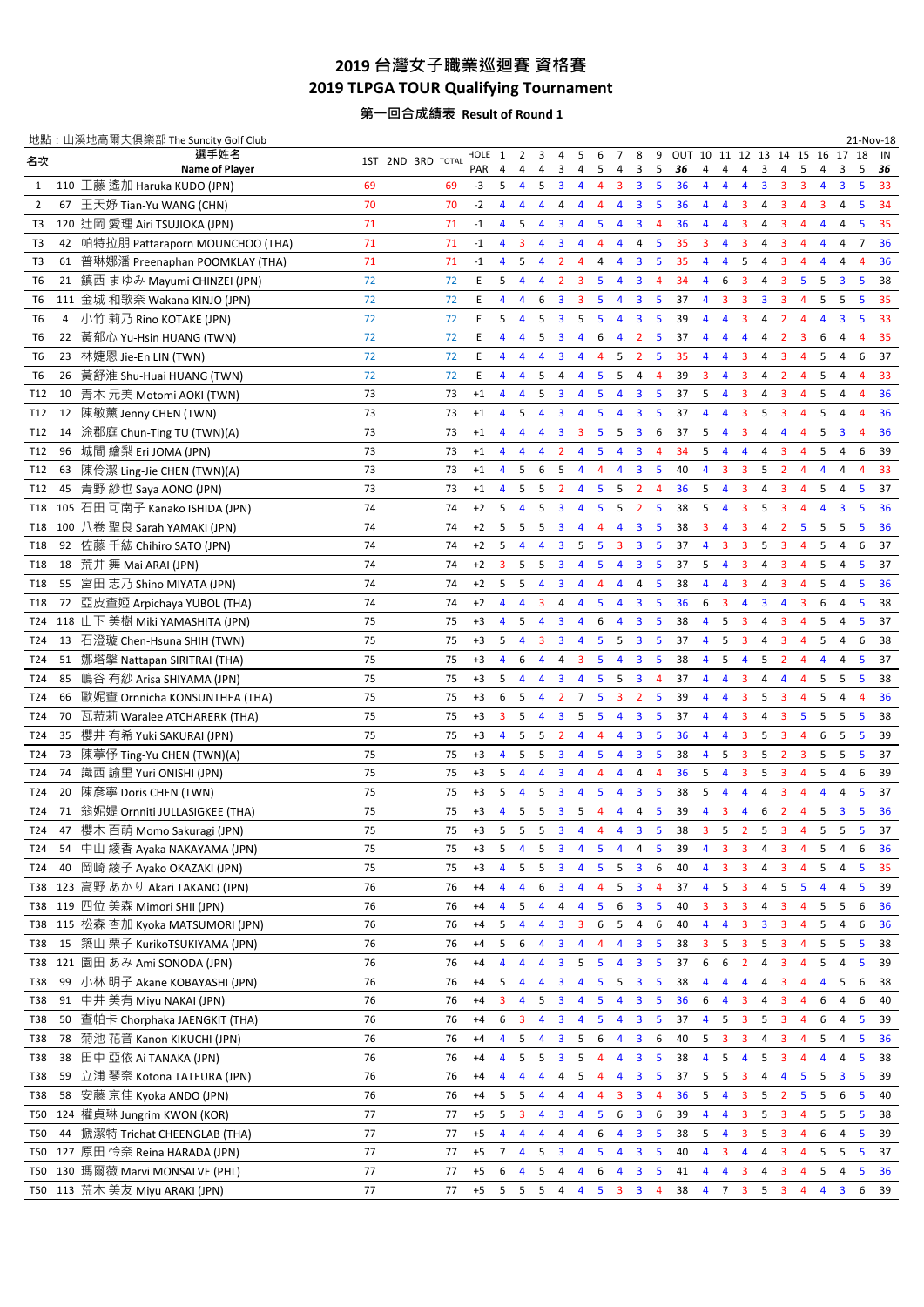## **2019** 台灣女子職業巡迴賽 資格賽 **2019 TLPGA TOUR Qualifying Tournament**

第一回合成績表 **Result of Round 1**

|                  |                | 地點: 山溪地高爾夫俱樂部 The Suncity Golf Club          |    |                   |             |                         |                |                |                              |                         |                |                         |                         |                                  |                         |                         |                         |                         |                         |                         |                |                               | 21-Nov-18 |
|------------------|----------------|----------------------------------------------|----|-------------------|-------------|-------------------------|----------------|----------------|------------------------------|-------------------------|----------------|-------------------------|-------------------------|----------------------------------|-------------------------|-------------------------|-------------------------|-------------------------|-------------------------|-------------------------|----------------|-------------------------------|-----------|
| 名次               |                | 選手姓名                                         |    | 1ST 2ND 3RD TOTAL | HOLE        | 1                       | 2              | 3              | 4                            | 5                       | 6              | 7                       | 8                       | 9 OUT 10 11 12 13 14 15 16 17 18 |                         |                         |                         |                         |                         |                         |                |                               | IN        |
| <b>T50</b>       | 43             | Name of Player<br>薇徳 Wad PHAEWCHIMPLEE (THA) | 77 | 77                | PAR<br>$+5$ | 4<br>5                  | 4<br>4         | 4<br>4         | 3<br>$\overline{\mathbf{3}}$ | 4<br>4                  | 5<br>4         | 4<br>4                  | 3<br>$\overline{2}$     | 5<br>36<br>36<br>6               | 4<br>4                  | 4<br>5                  | 4<br>3                  | 3<br>4                  | 4<br>4                  | 5<br>5                  | 4<br>5         | 3<br>5<br>$\overline{7}$<br>4 | 36<br>41  |
| <b>T50</b>       | 8              | 賴怡廷 Yi-Ting LAI (TWN)                        | 77 | 77                | $+5$        | 5 <sub>1</sub>          | 5              | 5              | 4                            | $\overline{4}$          | 5              | $\overline{\mathbf{3}}$ | $\overline{\mathbf{3}}$ | 5<br>39                          | 4                       | 5                       | 4                       | 4                       | 4                       | $\overline{4}$          | 4              | $\overline{4}$<br>5           | 38        |
| T50              |                | 103 姜致世 Chisae KANG (KOR)                    | 77 | 77                | $+5$        | $\overline{4}$          | $\overline{4}$ | 5              | $\overline{4}$               | 4                       | 5              | 5                       | $\overline{\mathbf{3}}$ | 5<br>39                          | 5                       | $\overline{4}$          | 3                       | 4                       | 4                       | $\overline{4}$          | 4              | 4<br>6                        | 38        |
|                  |                |                                              |    |                   |             |                         |                |                |                              |                         |                |                         |                         |                                  |                         |                         |                         |                         |                         |                         |                |                               |           |
| <b>T50</b>       |                | 106 塩崎 亞美 Ami SHIOZAKI (JPN)                 | 77 | 77                | $+5$        | 5                       | $\overline{4}$ | 5              | $\overline{\mathbf{3}}$      | $\overline{4}$          | 5              | 4                       | $\overline{\mathbf{3}}$ | 5<br>38                          | 5                       | $\overline{4}$          | 3                       | 4                       | 3                       | 5                       | 5              | 5<br>5                        | 39        |
| <b>T50</b>       | 60             | 吉娜薇芙 Genevieve i-rynn LING (MAS)             | 77 | 77                | $+5$        | 4                       | $\overline{4}$ | 5              | $\overline{\mathbf{3}}$      | 4                       | 5              | 4                       | $\overline{\mathbf{3}}$ | 36<br>$\overline{4}$             | 4                       | $\overline{7}$          | 3                       | 4                       | 4                       | $\overline{4}$          | 5              | 4<br>6                        | 41        |
| <b>T50</b>       | 11             | 成田 いづみ Izumi NARITA (JPN)                    | 77 | 77                | $+5$        | 5                       | $\overline{4}$ | 5              | $\overline{\mathbf{3}}$      | 4                       | 5              | $\overline{4}$          | $\overline{\mathbf{3}}$ | 5<br>38                          | 5                       | 5                       | 3                       | 4                       | 3                       | $\overline{4}$          | 5              | 5<br>5                        | 39        |
| <b>T50</b>       | 25             | 楊斐茜 Fei-Chien YANG (TWN)(A)                  | 77 | 77                | $+5$        | 5                       | 5              | 5              | $\overline{4}$               | 5                       | 5              | $\overline{4}$          | $\overline{2}$          | 6<br>41                          | $\overline{4}$          | $\overline{4}$          | 3                       | 4                       | $\overline{\mathbf{3}}$ | $\overline{4}$          | 5              | $\overline{4}$<br>5           | 36        |
| <b>T50</b>       | 68             | 鳳 Phon ANGWARAWONG (THA)                     | 77 | 77                | $+5$        | 5                       | $\overline{4}$ | 5              | $\overline{\mathbf{3}}$      | 5                       | 6              | $\overline{4}$          | $\overline{\mathbf{3}}$ | 6<br>41                          | $\overline{4}$          | 3                       | $\overline{2}$          | 5                       | $\overline{3}$          | $\overline{4}$          | 5              | 5<br>5                        | 36        |
| <b>T50</b>       | 82             | 洪玉霖 Juliana HUNG (TWN)(A)                    | 77 | 77                | $+5$        | 5                       | $\overline{4}$ | 4              | $\overline{\mathbf{3}}$      | 3                       | 5              | 6                       | $\overline{4}$          | 5<br>39                          | $\overline{\mathbf{4}}$ | $\overline{\mathbf{4}}$ | $\overline{4}$          | 5                       | $\overline{\mathbf{3}}$ | $\overline{4}$          | 5              | $\overline{4}$<br>5           | 38        |
| T50              | 83             | 田村 良海 Yoshimi TAMURA (JPN)                   | 77 | 77                | $+5$        | 5                       | $\overline{4}$ | 5              | $\overline{4}$               | $\overline{4}$          | 6              | $\overline{4}$          | $\overline{\mathbf{3}}$ | 5<br>40                          | 5                       | $\overline{4}$          | 3                       | 4                       | 3                       | $\overline{4}$          | 5              | 5<br>4                        | 37        |
| <b>T50</b>       | 32             | 中村 英美 Hidemi NAKAMURA(JPN)                   | 77 | 77                | $+5$        | 5                       | 4              | 5              | $\overline{2}$               | 4                       | 6              | 4                       | $\overline{\mathbf{3}}$ | $\overline{7}$<br>40             | 4                       | 4                       | 4                       | 4                       | 3                       | 4                       | 5              | 5<br>4                        | 37        |
| <b>T50</b>       | 46             | 竹內 亞祐美 Takeuchi Ayumi (JPN)                  | 77 | 77                | $+5$        | 5                       | 4              | 6              | 4                            | 4                       | 4              | 3                       | $\overline{\mathbf{3}}$ | 6<br>39                          | 5                       | 5                       | 4                       | 4                       | 3                       | $\overline{4}$          | 4              | 4<br>5                        | 38        |
| T67              |                | 109 松永 麻衣子 Maiko MATSUNAGA (JPN)             | 78 | 78                | $+6$        | 5                       | 3              | 5              | 4                            | 4                       | 6              | $\overline{4}$          | $\overline{\mathbf{3}}$ | 7<br>41                          | 4                       | 4                       | 3                       | 4                       | 4                       | $\overline{4}$          | 4              | 6<br>4                        | 37        |
| T67              | $\overline{7}$ | 張亞琦 Ya-Chi CHANG (TWN)                       | 78 | 78                | $+6$        | 5                       | $\overline{4}$ | 4              | $\overline{4}$               | 4                       | 5              | $\overline{4}$          | 4                       | 5<br>39                          | $\overline{4}$          | 5                       | 3                       | 5                       | $\overline{4}$          | $\overline{\mathbf{3}}$ | 5              | $\overline{4}$<br>6           | 39        |
| T67              |                | 112 小宮 滿莉花 Marika KOMIYA (JPN)               | 78 | 78                | $+6$        | 4                       | 5              | 5              | $\overline{2}$               | 4                       | 5              | $\overline{4}$          | $\overline{\mathbf{3}}$ | 5<br>37                          | $\overline{\mathbf{4}}$ | 5                       | $\overline{4}$          | 4                       | 3                       | $\overline{4}$          | 8              | 5<br>4                        | 41        |
| T67              |                | 126 杉山 美帆 Miho SUYIYAMA (JPN)                | 78 | 78                | $+6$        | 6                       | 6              | 5              | $\overline{\mathbf{3}}$      | 4                       | 5              | $\overline{\mathbf{3}}$ | $\overline{\mathbf{3}}$ | 5<br>40                          | $\overline{3}$          | $\overline{4}$          | 3                       | 4                       | $\overline{\mathbf{3}}$ | 5                       | $\overline{4}$ | 5<br>$\overline{7}$           | 38        |
| T67              | 49             | 梅 Mai BRITTANY (USA)                         | 78 | 78                | $+6$        | $\overline{4}$          | 5              | 5              | $\overline{\mathbf{3}}$      | 5                       | 6              | 5                       | $\overline{\mathbf{3}}$ | 5<br>41                          | $\overline{\mathbf{4}}$ | 5                       | 3                       | 4                       | $\overline{\mathbf{3}}$ | 4                       | 5              | $\overline{\mathbf{3}}$<br>6  | 37        |
| T67              | 53             | 溫娣 Ti WEN (TWN)(A)                           | 78 | 78                | $+6$        | 5                       | 5              | 6              | $\overline{4}$               | 3                       | 5              | 5                       | $\overline{\mathbf{3}}$ | $\overline{4}$<br>40             | 4                       | $\overline{4}$          | 4                       | 4                       | 3                       | 4                       | 6              | 4<br>5                        | 38        |
|                  |                | 122 石山 鼓都 Koto ISHIYAMA (JPN)                |    |                   |             |                         |                |                |                              |                         |                |                         |                         |                                  |                         |                         |                         |                         |                         |                         |                |                               |           |
| T67              |                |                                              | 78 | 78                | $+6$        | $\overline{4}$          | 5              | 4              | $\overline{\mathbf{3}}$      | 4                       | 5              | 4                       | 4                       | 6<br>39                          | 5                       | $\overline{4}$          | 4                       | 4                       | 3                       | 4                       | 5              | 4<br>6                        | 39        |
| T67              |                | 101 乘富 結 Yui NORITOMI (JPN)                  | 78 | 78                | $+6$        | 5                       | $\overline{4}$ | 6              | $\overline{\mathbf{3}}$      | 4                       | 6              | 5                       | $\overline{\mathbf{3}}$ | $\overline{4}$<br>40             | 5                       | 5                       | 3                       | $\overline{\mathbf{3}}$ | $\overline{2}$          | 4                       | 6              | 4<br>6                        | 38        |
| T67              | 95             | 山村 彩惠 Sae YAMAMURA (JPN)                     | 78 | 78                | $+6$        | 5                       | 5              | 5              | $\overline{\mathbf{3}}$      | 4                       | 4              | $\overline{4}$          | $\overline{\mathbf{3}}$ | 5<br>38                          | 4                       | 6                       | 3                       | 4                       | $\overline{4}$          | 5                       | 5              | 4<br>5                        | 40        |
| T67              | 89             | 丸岡 優 Yu MARUOKA (JPN)                        | 78 | 78                | $+6$        | 5                       | 5              | 4              | $\overline{4}$               | 4                       | 5              | $\overline{4}$          | $\overline{\mathbf{3}}$ | 5<br>39                          | 6                       | $\overline{\mathbf{3}}$ | 3                       | 4                       | $\overline{3}$          | 4                       | 5              | 5<br>6                        | 39        |
| T67              | 24             | 田中瑞代 Mizuyo TANAKA (JPN)                     | 78 | 78                | $+6$        | $\overline{4}$          | $\overline{4}$ | 6              | $\overline{\mathbf{3}}$      | 4                       | 5              | $\overline{4}$          | $\overline{\mathbf{3}}$ | 5<br>38                          | 4                       | 5                       | 3                       | 4                       | $\overline{4}$          | 4                       | 6              | 4<br>6                        | 40        |
| T67              | 80             | 江口 紗代 Sayo EGUCHI (JPN)                      | 78 | 78                | $+6$        | 6                       | 5              | 4              | $\overline{\mathbf{3}}$      | $\overline{4}$          | 5              | 5                       | $\overline{\mathbf{3}}$ | 39<br>$\overline{4}$             | 4                       | 4                       | 3                       | 6                       | 3                       | $\overline{4}$          | 6              | 5<br>4                        | 39        |
| T79              |                | 129 新田 祐美菜 Yumina NITTA (JPN)                | 79 | 79                | $+7$        | 5                       | $\overline{4}$ | $\overline{4}$ | $\overline{2}$               | 4                       | 5              | $\overline{4}$          | 4                       | 5<br>37                          | 5                       | $\overline{7}$          | $\overline{4}$          | 5                       | $\overline{\mathbf{3}}$ | 4                       | 5              | 4<br>5                        | 42        |
| T79              |                | 52 林書林 Shu-Lin LIN (TWN)                     | 79 | 79                | $+7$        | 5                       | $\overline{4}$ | 4              | 4                            | 4                       | 4              | 5                       | 4                       | 5<br>39                          | 5                       | 3                       | 3                       | 5                       | 3                       | 4                       | 7              | 4<br>6                        | 40        |
| T79              |                | 114 當宮 亞里沙 Arisa TOMIYA (JPN)                | 79 | 79                | $+7$        | 5                       | 6              | 5              | 3                            | 4                       | 5              | 4                       | 3                       | 5<br>40                          | 4                       | 4                       | 3                       | 5                       | 4                       | 4                       | 5              | 4<br>6                        | 39        |
| T79              |                | 56 塔媞安娜 Tatiana WIJAYA (INA)                 | 79 | 79                | $+7$        | 5                       | $\overline{4}$ | 6              | 4                            | 4                       | 5              | 5                       | $\overline{\mathbf{3}}$ | 5<br>41                          | 4                       | 4                       | 4                       | 5                       | 3                       | $\overline{4}$          | 4              | 4<br>6                        | 38        |
| T79              | 94             | 坂下 莉彗子 Rieko SAKASHITA (JPN)                 | 79 | 79                | $+7$        | 5                       | 4              | 5              | $\overline{\mathbf{3}}$      | 4                       | 5              | 5                       | $\overline{\mathbf{3}}$ | 5<br>39                          | 5                       | $\overline{4}$          | 3                       | 4                       | 4                       | $\overline{4}$          | 6              | 4<br>6                        | 40        |
| T79              | 84             | 鈴木 惠子 Suzuki KEIKO (JPN)                     | 79 | 79                | $+7$        | 5                       | 4              | 5              | $\overline{\mathbf{3}}$      | 5                       | $\overline{7}$ | $\overline{4}$          | $\overline{\mathbf{3}}$ | 5<br>41                          | 6                       | 5                       | $\overline{\mathbf{3}}$ | $\overline{\mathbf{3}}$ | $\overline{\mathbf{3}}$ | $\overline{4}$          | 5              | $\overline{4}$<br>5           | 38        |
| T79              | 86             | 秋山 紗惠子 Saeko AKIYAMA (JPN)                   | 79 | 79                | $+7$        | $\overline{4}$          | $\overline{4}$ | 4              | $\overline{2}$               | 5                       | 5              | 5                       | $\overline{4}$          | $\overline{7}$<br>40             | $\overline{4}$          | $\overline{4}$          | $\overline{\mathbf{3}}$ | 4                       | $\overline{4}$          | $\overline{4}$          | $\overline{7}$ | 5<br>$\overline{4}$           | 39        |
| T79              |                | 41 永石 美香 Mika NAGAISHI (JPN)                 | 79 | 79                | $+7$        | 4                       | 5              | 5              | $\overline{4}$               | $\overline{4}$          | 5              | $\overline{4}$          | 5                       | 5<br>41                          | 5                       | $\overline{4}$          | $\overline{\mathbf{3}}$ | 4                       | $\overline{4}$          | $\overline{4}$          | 5              | 5<br>4                        | 38        |
| T87              | 48             | 戴佑珊 Yu-Shan TAI (TWN)(A)                     | 80 | 80                | $+8$        | $\overline{4}$          | 5              | 5              | $\overline{4}$               | $\overline{4}$          | 5              | 5                       | $\overline{\mathbf{3}}$ | 6<br>41                          | 4                       | 5                       | $\overline{4}$          | 4                       | $\overline{\mathbf{3}}$ | $\overline{4}$          | 5              | $\overline{4}$<br>6           | 39        |
| T87              |                | 128 小貫 衣織 lori ONUNI (JPN)                   | 80 | 80                | $+8$        | $\overline{4}$          | $\overline{4}$ | 5              | $\overline{\mathbf{3}}$      | $\overline{4}$          | 5              | 5                       | $\overline{4}$          | 6<br>40                          | 5                       | $\overline{4}$          | $\overline{3}$          | 4                       | 4                       | $\overline{4}$          | 5              | 5<br>6                        | 40        |
|                  |                | T87 117 田村 祐里 Yuri TAMURA (JPN)              | 80 | 80                | $+8$        |                         | $5 \quad 4$    |                | $5 \quad 4 \quad 4$          |                         |                | $5 \quad 5 \quad 4$     |                         | 5<br>41                          | 5                       |                         | 5 <sub>3</sub>          |                         | 5 <sup>2</sup>          | 5                       | 5 <sub>4</sub> | 5                             | 39        |
|                  |                |                                              |    |                   |             |                         |                |                |                              |                         |                |                         |                         |                                  |                         |                         |                         |                         |                         |                         |                |                               |           |
| T87              |                | 107 園田 紗理奈 Sarina SONODA (JPN)               | 80 | 80                | $+8$        | 5                       | 5              | 5              | 3                            | 4                       | 7              | $\overline{4}$          | 3                       | 6<br>42                          | 3                       | 4                       | 4                       | 5                       | 3                       | 4                       | 5              | 5<br>5                        | 38        |
| T87              | 30             | 淺野 愛 Ai ASANO (JPN)                          | 80 | 80                | $+8$        | 5                       | 5              | 4              | 4                            | $\overline{4}$          | 6              | 4                       | 3                       | 5<br>40                          | 5                       | 4                       | 3                       | 5                       | 3                       | 4                       | 5              | 4<br>7                        | 40        |
| T87              | 17             | 蒂婭 Dea MAHENDRA (INA)                        | 80 | 80                | $+8$        | 5                       | $\overline{4}$ | 5              | $\overline{\mathbf{3}}$      | 5                       | 5              | 5                       | $\overline{2}$          | 5<br>39                          | 5                       | 5                       | 3                       | 5                       | $\overline{2}$          | $\overline{4}$          | 6              | 6<br>5                        | 41        |
| T87              | 88             | 寺西 飛香留 Hikaru TERANISHI (JPN)                | 80 | 80                | $+8$        | 5                       | $\overline{4}$ | 5              | 4                            | 5                       | 5              | 5                       | $\overline{\mathbf{3}}$ | 6<br>42                          | 5                       | $\overline{4}$          | 3                       | 5                       | 3                       | 4                       | 6              | 4<br>4                        | 38        |
| T87              | 27             | 林怡潓 Yi-Hui LIN (TWN)(A)                      | 80 | 80                | $+8$        | 4                       | 6              | 5              | 4                            | 6                       | 5              | 5                       | $\overline{\mathbf{3}}$ | 5<br>43                          | 4                       | 4                       | 3                       | 4                       | 2                       | 4                       | 5              | 5<br>6                        | 37        |
| T87              | 87             | 古川 茉由夏 Mayuna FURUKAWA (JPN)                 | 80 | 80                | $+8$        | 4                       | 5              | 4              | 4                            | 6                       | 5              | 4                       | 3                       | 5<br>40                          | 5                       | 6                       | 3                       | 5                       | $\overline{2}$          | 5                       | 4              | 5<br>5                        | 40        |
| T87              | 29             | 望月 綾乃 Ayano MOCHIZUKI (JPN)                  | 80 | 80                | $+8$        | 5                       | $\overline{4}$ | 3              | 3                            | 4                       | 5              | $\overline{7}$          | $\overline{\mathbf{3}}$ | 5<br>39                          | 6                       | 4                       | 3                       | 4                       | 4                       | 5                       | 5              | 6<br>4                        | 41        |
| T87              | 75             | 石川 彩 Aya ISHIKAWA (JPN)                      | 80 | 80                | $+8$        | 5                       | 6              | 5              | 4                            | 4                       | $\overline{4}$ | 5                       | 3                       | 6<br>42                          | 4                       | $\overline{4}$          | 3                       | 4                       | 3                       | $\overline{4}$          | 5              | 6<br>5                        | 38        |
| T87              | 62             | 岡田 唯花 Yuika OKABA (JPN)                      | 80 | 80                | $+8$        | 5                       | 5              | 5              | 4                            | 4                       | 5              | 5                       | 5                       | 6<br>44                          | 4                       | 4                       | $\overline{4}$          | 4                       | 3                       | 4                       | 4              | 4<br>5                        | 36        |
| T99              |                | 104 大城 美南海 Minami OSHIRO (JPN)               | 81 | 81                | $+9$        | 5                       | 4              | 4              | 4                            | 5                       | 5              | 5                       | $\overline{2}$          | 5<br>39                          | 5                       | 5                       | 4                       | 4                       | 4                       | $\overline{4}$          | 5              | 5<br>6                        | 42        |
| T99              | 90             | 梁稀嵐 Isabella LEUNG (HKG)                     | 81 | 81                | $+9$        | 5                       | 5              | 6              | 4                            | 4                       | 5              | $\overline{\mathbf{4}}$ | 4                       | 6<br>43                          | 5                       | 5                       | 3                       | 4                       | 3                       | 5                       | 5              | 4<br>4                        | 38        |
| T99              | 77             | 菊池 玲花 Reika KIKUCHI (JPN)                    | 81 | 81                | $+9$        | 5                       | 5              | 3              | $\overline{\mathbf{3}}$      | 4                       | 6              | 5                       | $\overline{\mathbf{3}}$ | 5<br>39                          | 4                       | 8                       | $\overline{4}$          | 4                       | $\overline{\mathbf{3}}$ | 4                       | 6              | 4<br>5                        | 42        |
| T <sub>102</sub> | 97             | 西村 加菜子 Kanako NISHIMURA (JPN)                | 82 | 82                | $+10$       | 6                       | 6              | 4              | $\overline{\mathbf{3}}$      | 6                       | 6              | $\overline{4}$          | $\overline{\mathbf{3}}$ | 5<br>43                          | 4                       | 5                       | 3                       | 4                       | $\overline{4}$          | 4                       | 5              | 5<br>5                        | 39        |
| T <sub>102</sub> | 34             | 陳寅柔 Vivien CHEN (TWN)                        | 82 | 82                | $+10$       | 6                       | 6              | 4              | $\overline{\mathbf{3}}$      | 4                       | 6              | 6                       | $\overline{\mathbf{3}}$ | 5<br>43                          | 4                       | 8                       | 3                       | 4                       | 3                       | 4                       | 5              | 4<br>4                        | 39        |
|                  |                |                                              |    |                   |             |                         |                |                |                              |                         |                |                         |                         |                                  |                         |                         |                         |                         |                         |                         |                |                               |           |
| T <sub>102</sub> | 37             | 大久保 有穗 Yuho OKUBO (JPN)                      | 82 | 82                | $+10$       | $\overline{7}$          | 5              | 4              | $\overline{\mathbf{3}}$      | 4                       | 6              | 5                       | $\overline{\mathbf{3}}$ | 5<br>42                          | 3                       | 5                       | 4                       | 4                       | 3                       | 4                       | 6              | 4<br>7                        | 40        |
| T <sub>102</sub> | 65             | 李昱伶 Yu-Ling LEE (TWN)(A)                     | 82 | 82                | $+10$       | $\overline{\mathbf{3}}$ | 6              | 4              | $\overline{\mathbf{3}}$      | 6                       | 5              | 6                       | $\overline{\mathbf{3}}$ | 5<br>41                          | 4                       | 6                       | 4                       | 5                       | $\overline{\mathbf{3}}$ | 4                       | 6              | 4<br>5                        | 41        |
| T106             |                | 125 木野 史惠 Kino FUMIE (JPN)                   | 83 | 83                | $+11$       | 4                       | 4              | 5              | $\overline{\mathbf{3}}$      | 3                       | 6              | 5                       | 3                       | 5<br>38                          | 5                       | $\overline{7}$          | 4                       | 5                       | $\overline{\mathbf{3}}$ | 5                       | 6              | 4<br>6                        | 45        |
| T106             |                | 116 山崎星 Sei YAMAZAKI (JPN)                   | 83 | 83                | $+11$       | $\overline{\mathbf{4}}$ | 5              | 5              | 4                            | $\overline{4}$          | 5              | $\overline{4}$          | $\overline{2}$          | 6<br>39                          | 5                       | 8                       | 4                       | 4                       | $\overline{\mathbf{3}}$ | 4                       | 6              | 4<br>6                        | 44        |
| T106             | 9              | 黃賢雯 Hsien-Wen HUANG (TWN)                    | 83 | 83                | $+11$       | 5                       | $5^{\circ}$    | 6              | $\overline{\mathbf{3}}$      | 4                       | 5              | 5                       | 4                       | 6<br>43                          | 4                       | 5                       | 5                       | $\overline{\mathbf{3}}$ | $\overline{\mathbf{3}}$ | $\overline{a}$          | 6              | 4<br>6                        | 40        |
| T <sub>106</sub> | 16             | 鍾芮芯 Rui-Xin ZHONG (TWN)                      | 83 | 83                | $+11$       | $\overline{4}$          | 5              | $\overline{4}$ | 4                            | 5                       | 6              | 6                       | 3                       | 5<br>42                          | 5                       | 5                       | 4                       | 5                       | 3                       | 4                       | 5              | 4<br>6                        | 41        |
| T <sub>106</sub> | 57             | 翁卡娜可 Onkanok SOISUWAN (THA)                  | 83 | 83                | $+11$       | 6 5                     |                | 5              | $\overline{\mathbf{3}}$      | 5                       | 5              | 4                       | 4                       | 5<br>42                          | 5                       | 4                       | 3                       | 5                       | 3                       | 4                       | 5              | 5<br>7                        | 41        |
| T <sub>106</sub> | 28             | 黃筱涵 Hsiao-Han HUANG (TWN)(A)                 | 83 | 83                | $+11$       | $\overline{4}$          | $\overline{4}$ | 5              | $\overline{\mathbf{3}}$      | $\overline{\mathbf{4}}$ | 5              | 5                       | $\overline{\mathbf{3}}$ | 5<br>38                          | 6                       | 5                       | 4                       | 4                       | 3                       | 5                       | 5              | 5<br>8                        | 45        |
| T106             | 76             | 希塔娜特 Sitanart SINGHANART (THA)               | 83 | 83                | $+11$ 5 5   |                         |                | $\overline{4}$ | 4                            | 5                       | 6              | $\overline{4}$          | $\mathbf{3}$            | 5<br>41                          | 4                       | 6                       | 4                       | 5                       | 4                       | 4                       | 6              | 4<br>5                        | 42        |